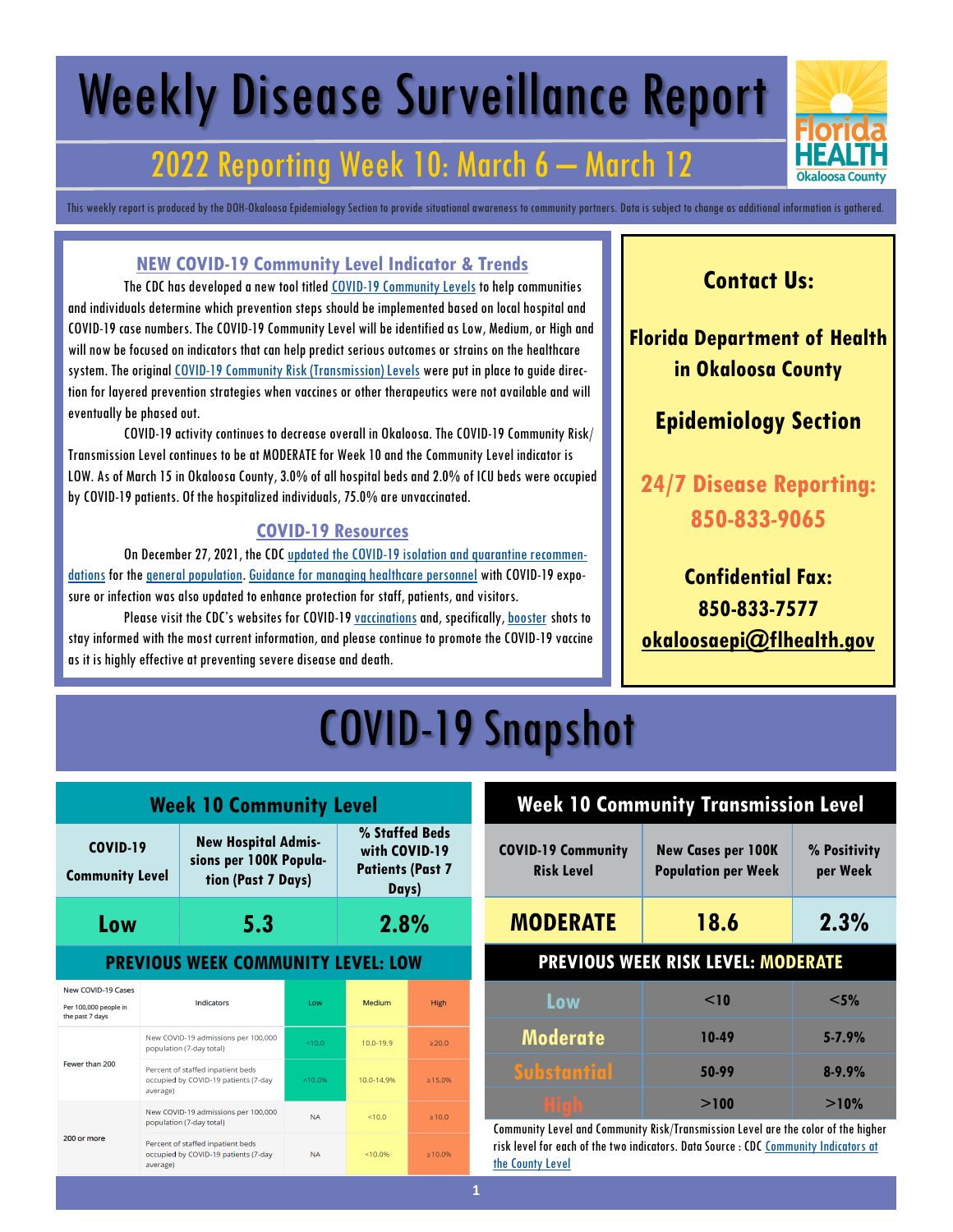## COVID-19 Fully **COVID-19 in Okaloosa County**

Week 10: March 6 – March 12



**Figure 1:** Cumulative number of fully vaccinated Okaloosa residents as compared to COVID-19 cases per week. Data reported through previous Sunday. Data Source: Merlin & CDC [COVID Data Tracker](https://covid.cdc.gov/covid-data-tracker/#vaccinations)

| <b>Week 10 Review</b>                          | <b>Difference</b><br>from Wk09 |                              |
|------------------------------------------------|--------------------------------|------------------------------|
| <b>Resident Case Count</b>                     | 39                             | -51                          |
| <b>Resident Case Count per 100K Population</b> | 18.6                           | $-24.1$                      |
| <b>Average Resident Cases per Day</b>          | 5.6                            | $-7.3$                       |
| <b>Percent Positivity</b>                      | 2.3%                           | $-1.7%$                      |
|                                                |                                | Data Source: Merlin Database |

**Vaccinated = No Quarantine**

**The Florida Department of Health (FDOH) provides the Centers for Disease Control and Prevention (CDC) with county COVID-19 data, including deaths.** 

**Please visit the [COVID-19 Community Profile Report](https://healthdata.gov/Health/COVID-19-Community-Profile-Report/gqxm-d9w9) webpage to obtain death data by downloading the most recent excel file and locating Okaloosa on the 'Counties' tab.** 

**For questions related to COVID-19 death data, please contact the FDOH Office of Communications at 850-245-4111 or [NewsMedia@flhealth.gov.](mailto:NewsMedia@flhealth.gov)**

| <b>COVID-19 VACCINATIONS</b>                                               |                 |           |
|----------------------------------------------------------------------------|-----------------|-----------|
| <b>Fully-Vaccinated</b><br><b>Groups</b>                                   | <b>OKALOOSA</b> | <b>US</b> |
| % of Population $\ge$<br>5 Years of Age                                    | 67.8%           | 69.4%     |
| % of Population $\ge$<br>12 Years of Age                                   | 73.6%           | 73.7%     |
| % of Population $\ge$<br>18 Years of Age                                   | 76.4%           | 75.2%     |
| % of Population $\ge$<br><b>65 Years of Age</b>                            | 95.0%           | 88.9%     |
| Data reported through previous Sunday. Data Source: CDC COVID Data Tracker |                 |           |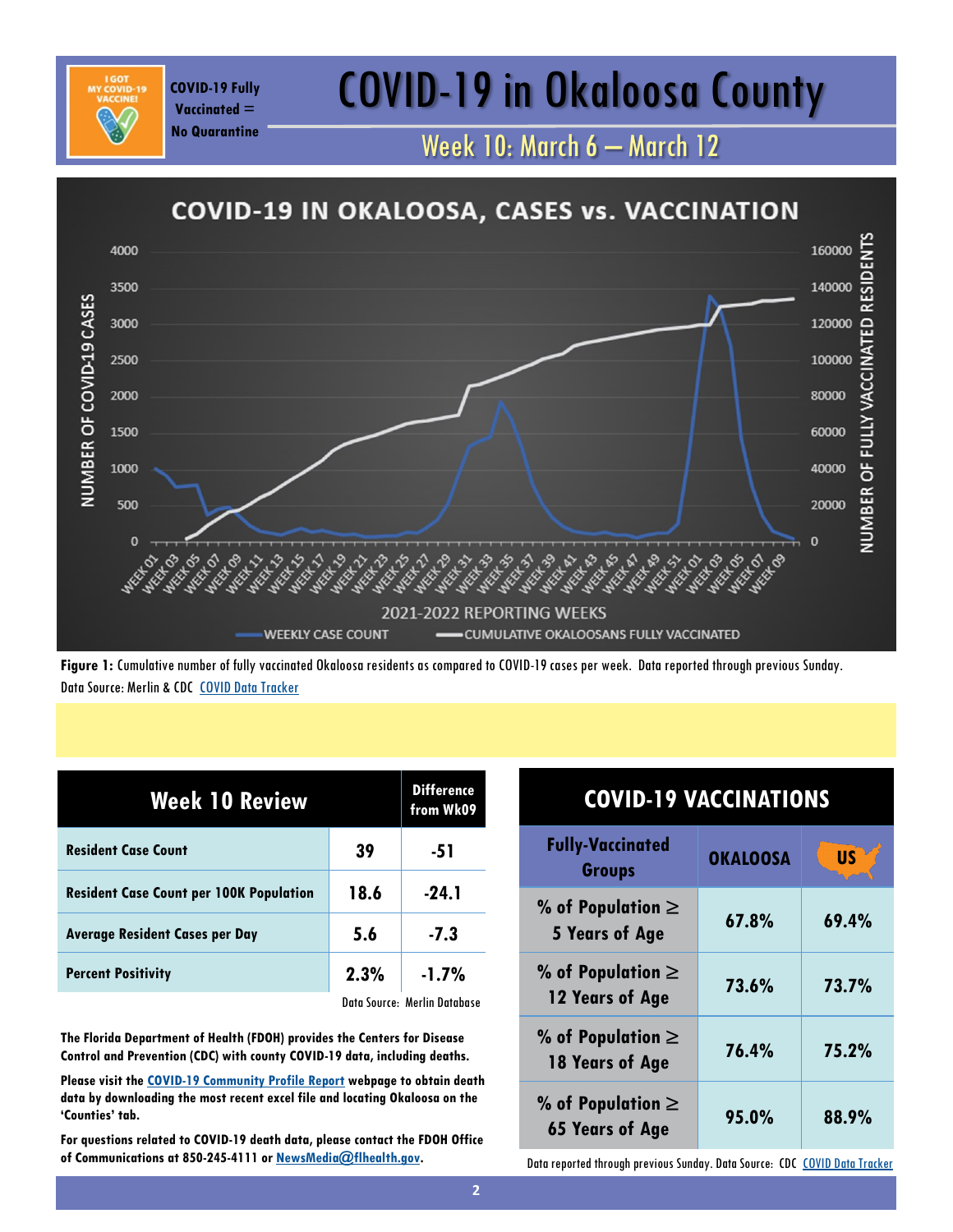## Influenza-Like Illness

### Week 10: March 6 – March 12

**Influenza-like Illness (ILI)** is defined as fever greater than or equal to 100°F AND cough and/or sore throat in the absence of another known cause.



**ANALYSIS**: During Week 10, flu reporting partners and ESSENCE (a syndromic surveillance system) reported a plateau in ILI activity for Okaloosa County. The percentage of ILI ED visits in Okaloosa County increased slightly from 2.51% during Week 09 to 2.59% during Week 10. Flu partners reported no positive rapid influenza tests this week. Over the past three weeks, 20 out of 123 influenza specimens submitted to the state lab were positive (16 Influenza A unspecified, 3 Influenza A H3, 1 Influenza B unspecified). There were no ILI admissions, outbreaks, or deaths reported this week. The percentage of total ILI ED visits for Week 10 is higher than that of Week 10 last year.

Note: Other respiratory syndromes can be represented by increased ILI case numbers. Data Source: ESSENCE

| % ILI by Age Group<br><b>Week 10, 2022</b> |                    |                                  |                              |
|--------------------------------------------|--------------------|----------------------------------|------------------------------|
| Age<br>Range                               | Ш<br><b>Visits</b> | <b>Total ED</b><br><b>Visits</b> | % Total<br><b>ILI Visits</b> |
| $0-4$                                      | 17                 | 151                              | 11.26%                       |
| $5 - 19$                                   | 16                 | 282                              | 5.67%                        |
| 20-34                                      | 10                 | 488                              | $2.05\%$                     |
| 35-54                                      | 7                  | 484                              | 1.45%                        |
| 55-74                                      | 6                  | 500                              | 1.20%                        |
| 75+                                        | 1                  | 297                              | 0.34%                        |



**75+ <sup>1</sup> <sup>297</sup> 0.34% Figure 3**: Hospital ED visits meeting ILI criteria stratified by facility. Percentages calculated based on total number of ILI ED visits. (n=57). Data source: ESSENCE

Data Source: ESSENCE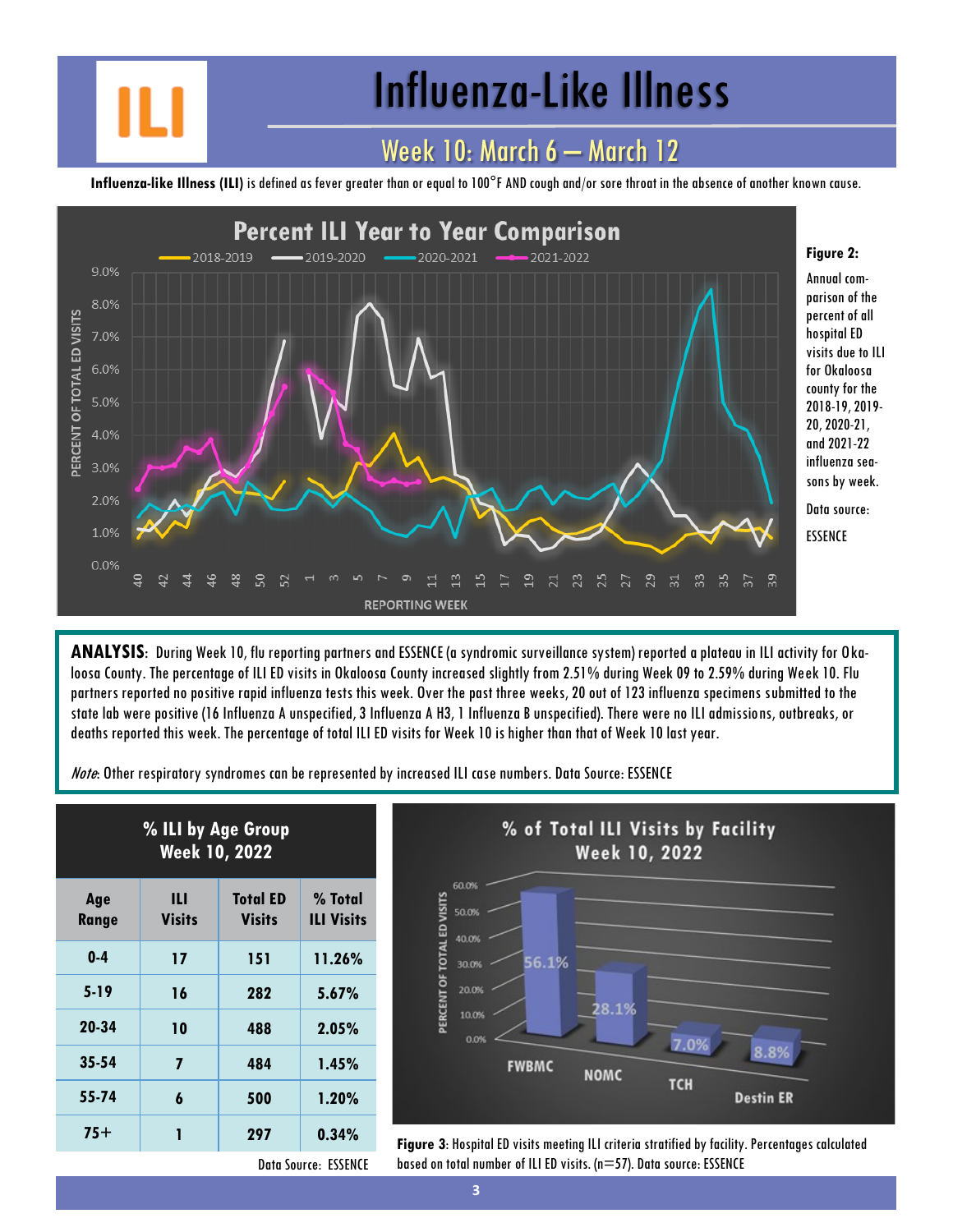## Syndromic Surveillance

### Week 10: March 6 - March 12







### **Week 10—Fort Walton Beach Medical Center**

| <b>Top Syndrome</b> | <b>Total ED Visits for</b><br><b>Syndrome</b> |
|---------------------|-----------------------------------------------|
| <b>FEVER</b>        | 32                                            |
| <b>INJURY</b>       | 28                                            |
| GI                  | 42                                            |
| <b>INJURY</b>       | 40                                            |
| <b>INJURY</b>       | 29                                            |
| <b>INJURY</b>       | 22                                            |
|                     |                                               |

#### **Week 10—North Okaloosa Medical Center**

| <b>Age Range</b> | <b>Top Syndrome</b> | <b>Total ED Visits for</b><br><b>Syndrome</b> |
|------------------|---------------------|-----------------------------------------------|
| $0 - 4$          | <b>FEVER</b>        | 8                                             |
| $5-19$           | <b>RESP</b>         | 15                                            |
| 20-34            | GI                  | 18                                            |
| $35 - 54$        | <b>INJURY, RESP</b> | 12, 12                                        |
| 55-74            | <b>RESP</b>         | 23                                            |
| $75+$            | <b>RESP</b>         | 16                                            |